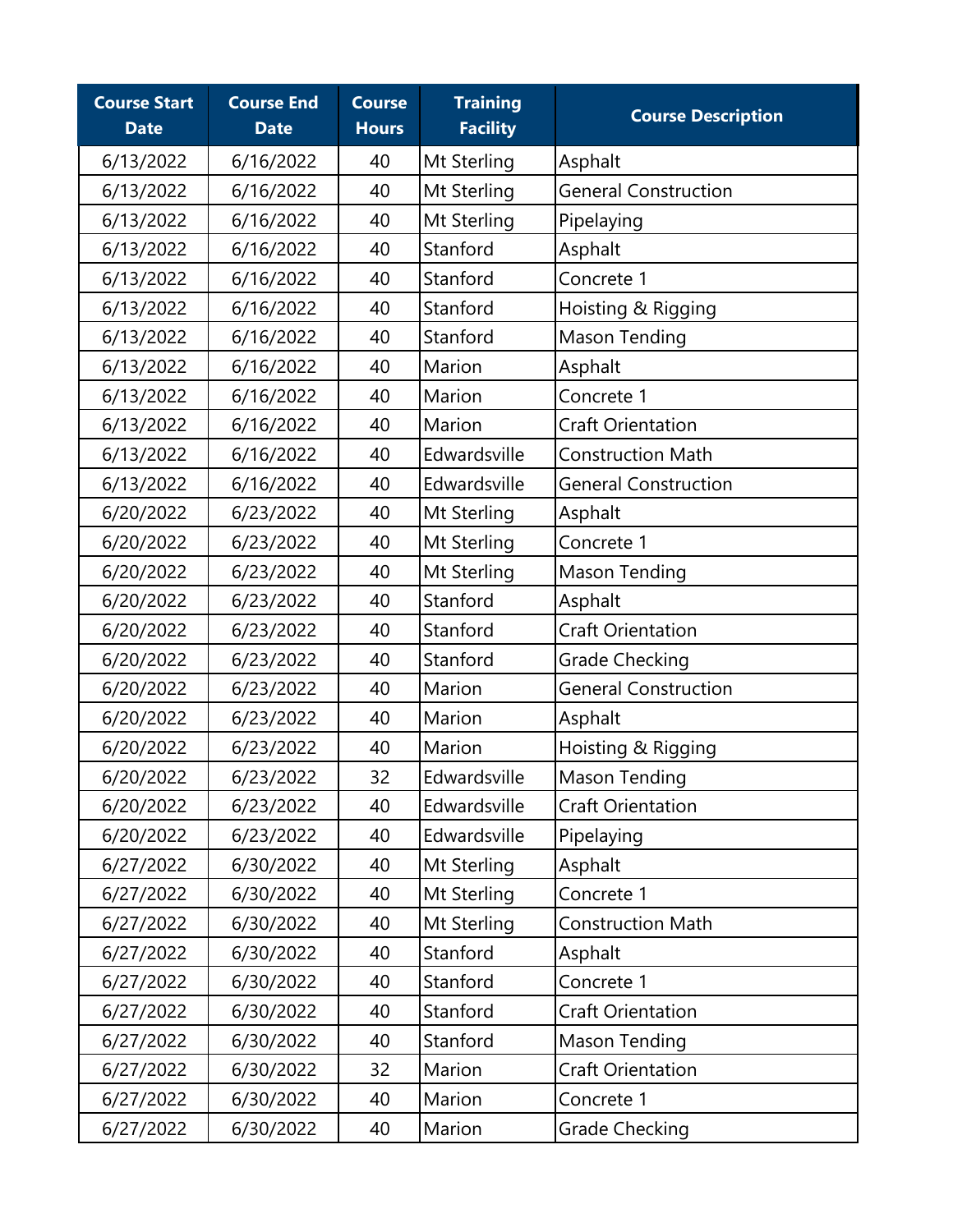| 6/27/2022 | 6/30/2022 | 40 | Edwardsville | Asphalt                     |
|-----------|-----------|----|--------------|-----------------------------|
| 6/27/2022 | 6/30/2022 | 40 | Edwardsville | Concrete 1                  |
| 6/27/2022 | 6/30/2022 | 40 | Edwardsville | <b>General Construction</b> |
| 7/11/2022 | 7/14/2022 | 40 | Mt Sterling  | Asphalt                     |
| 7/11/2022 | 7/14/2022 | 40 | Mt Sterling  | <b>Mason Tending</b>        |
| 7/11/2022 | 7/14/2022 | 40 | Stanford     | Asphalt                     |
| 7/11/2022 | 7/14/2022 | 40 | Stanford     | Concrete 1                  |
| 7/11/2022 | 7/14/2022 | 40 | Stanford     | <b>Craft Orientation</b>    |
| 7/11/2022 | 7/14/2022 | 40 | Stanford     | <b>Construction Math</b>    |
| 7/11/2022 | 7/14/2022 | 40 | Marion       | Concrete 1                  |
| 7/11/2022 | 7/14/2022 | 40 | Marion       | <b>Grade Checking</b>       |
| 7/11/2022 | 7/14/2022 | 40 | Marion       | Hoisting & Rigging          |
| 7/11/2022 | 7/14/2022 | 40 | Edwardsville | <b>Craft Orientation</b>    |
| 7/11/2022 | 7/14/2022 | 40 | Edwardsville | <b>Construction Math</b>    |
| 7/18/2022 | 7/21/2022 | 40 | Mt Sterling  | <b>General Construction</b> |
| 7/18/2022 | 7/21/2022 | 40 | Mt Sterling  | Mason Tending               |
| 7/18/2022 | 7/21/2022 | 32 | Stanford     | <b>General Construction</b> |
| 7/18/2022 | 7/21/2022 | 40 | Stanford     | Pipelaying                  |
| 7/18/2022 | 7/21/2022 | 32 | Marion       | <b>Craft Orientation</b>    |
| 7/18/2022 | 7/21/2022 | 40 | Marion       | <b>General Construction</b> |
| 7/18/2022 | 7/21/2022 | 40 | Marion       | <b>Grade Checking</b>       |
| 7/25/2022 | 7/28/2022 | 40 | Mt Sterling  | <b>General Construction</b> |
| 7/25/2022 | 7/28/2022 | 40 | Mt Sterling  | Concrete 2                  |
| 7/25/2022 | 7/28/2022 | 40 | Mt Sterling  | <b>Construction Math</b>    |
| 7/25/2022 | 7/28/2022 | 32 | Stanford     | <b>General Construction</b> |
| 7/25/2022 | 7/28/2022 | 40 | Stanford     | Craft Orientation           |
| 7/25/2022 | 7/28/2022 | 40 | Stanford     | Pipelaying                  |
| 7/25/2022 | 7/28/2022 | 32 | Marion       | <b>Construction Math</b>    |
| 7/25/2022 | 7/28/2022 | 40 | Marion       | Asphalt                     |
| 7/25/2022 | 7/28/2022 | 40 | Edwardsville | Asphalt                     |
| 7/25/2022 | 7/28/2022 | 40 | Edwardsville | <b>Construction Math</b>    |
| 7/25/2022 | 7/28/2022 | 40 | Edwardsville | <b>General Construction</b> |
| 8/1/2022  | 8/4/2022  | 40 | Mt Sterling  | Asphalt                     |
| 8/1/2022  | 8/4/2022  | 40 | Mt Sterling  | Concrete 1                  |
| 8/1/2022  | 8/4/2022  | 40 | Mt Sterling  | Blueprint                   |
| 8/1/2022  | 8/4/2022  | 32 | Stanford     | <b>General Construction</b> |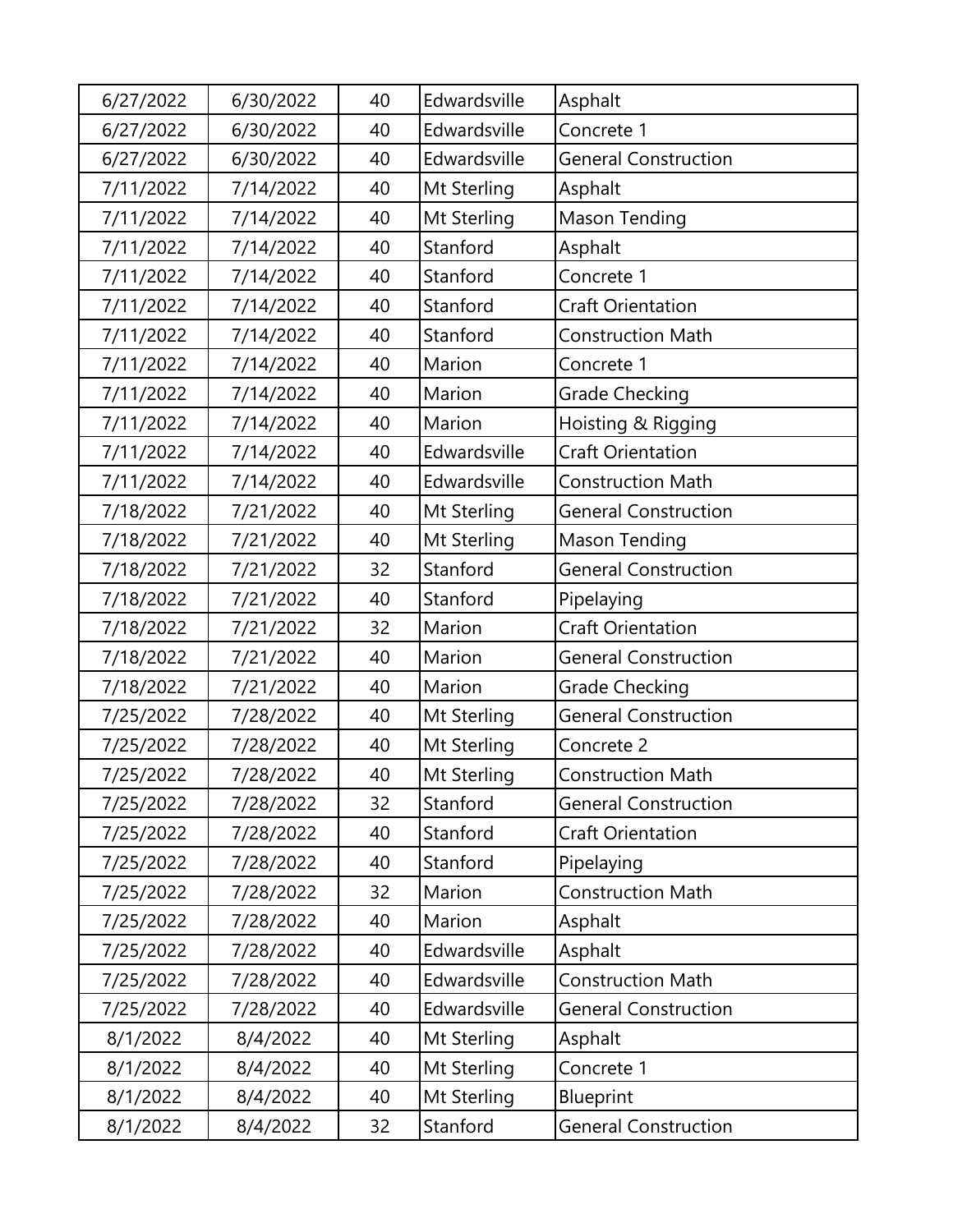| 8/1/2022  | 8/4/2022  | 40 | Stanford     | Asphalt                     |
|-----------|-----------|----|--------------|-----------------------------|
| 8/1/2022  | 8/4/2022  | 40 | Stanford     | Grade Checking              |
| 8/1/2022  | 8/4/2022  | 40 | Marion       | Concrete 2                  |
| 8/1/2022  | 8/4/2022  | 40 | Marion       | <b>Construction Math</b>    |
| 8/1/2022  | 8/4/2022  | 40 | Edwardsville | Concrete 1                  |
| 8/1/2022  | 8/4/2022  | 40 | Edwardsville | Hoisting & Rigging          |
| 8/8/2022  | 8/11/2022 | 40 | Mt Sterling  | <b>Bridge</b>               |
| 8/8/2022  | 8/11/2022 | 40 | Mt Sterling  | <b>Construction Math</b>    |
| 8/8/2022  | 8/11/2022 | 40 | Stanford     | Asphalt                     |
| 8/8/2022  | 8/11/2022 | 40 | Stanford     | <b>Craft Orientation</b>    |
| 8/8/2022  | 8/11/2022 | 40 | Stanford     | <b>Grade Checking</b>       |
| 8/8/2022  | 8/11/2022 | 40 | Marion       | <b>Craft Orientation</b>    |
| 8/8/2022  | 8/11/2022 | 40 | Edwardsville | Concrete 1                  |
| 8/8/2022  | 8/11/2022 | 40 | Edwardsville | <b>Grade Checking</b>       |
| 8/8/2022  | 8/11/2022 | 40 | Edwardsville | Hoisting & Rigging          |
| 8/15/2022 | 8/18/2022 | 40 | Mt Sterling  | <b>Bridge</b>               |
| 8/15/2022 | 8/18/2022 | 40 | Mt Sterling  | <b>Craft Orientation</b>    |
| 8/15/2022 | 8/18/2022 | 40 | Stanford     | <b>Construction Math</b>    |
| 8/15/2022 | 8/18/2022 | 40 | Marion       | <b>Grade Checking</b>       |
| 8/15/2022 | 8/18/2022 | 40 | Edwardsville | <b>Construction Math</b>    |
| 8/15/2022 | 8/18/2022 | 40 | Edwardsville | <b>Blueprint</b>            |
| 8/22/2022 | 8/25/2022 | 40 | Mt Sterling  | Asphalt                     |
| 8/22/2022 | 8/25/2022 | 40 | Mt Sterling  | <b>Grade Checking</b>       |
| 8/22/2022 | 8/25/2022 | 40 | Mt Sterling  | <b>General Construction</b> |
| 8/22/2022 | 8/25/2022 | 32 | Stanford     | <b>General Construction</b> |
| 8/22/2022 | 8/25/2022 | 40 | Stanford     | <b>Construction Math</b>    |
| 8/22/2022 | 8/25/2022 | 40 | Marion       | <b>General Construction</b> |
| 8/22/2022 | 8/25/2022 | 40 | Marion       | <b>Grade Checking</b>       |
| 8/22/2022 | 8/25/2022 | 40 | Edwardsville | Pipelaying                  |
| 8/29/2022 | 9/1/2022  | 40 | Mt Sterling  | <b>Bridge</b>               |
| 8/29/2022 | 9/1/2022  | 40 | Mt Sterling  | <b>Construction Math</b>    |
| 8/29/2022 | 9/1/2022  | 40 | Stanford     | Concrete 2                  |
| 8/29/2022 | 9/1/2022  | 40 | Stanford     | <b>Craft Orientation</b>    |
| 8/29/2022 | 9/1/2022  | 40 | Stanford     | <b>Grade Checking</b>       |
| 8/29/2022 | 9/1/2022  | 40 | Marion       | Asphalt                     |
| 8/29/2022 | 9/1/2022  | 40 | Marion       | Concrete 1                  |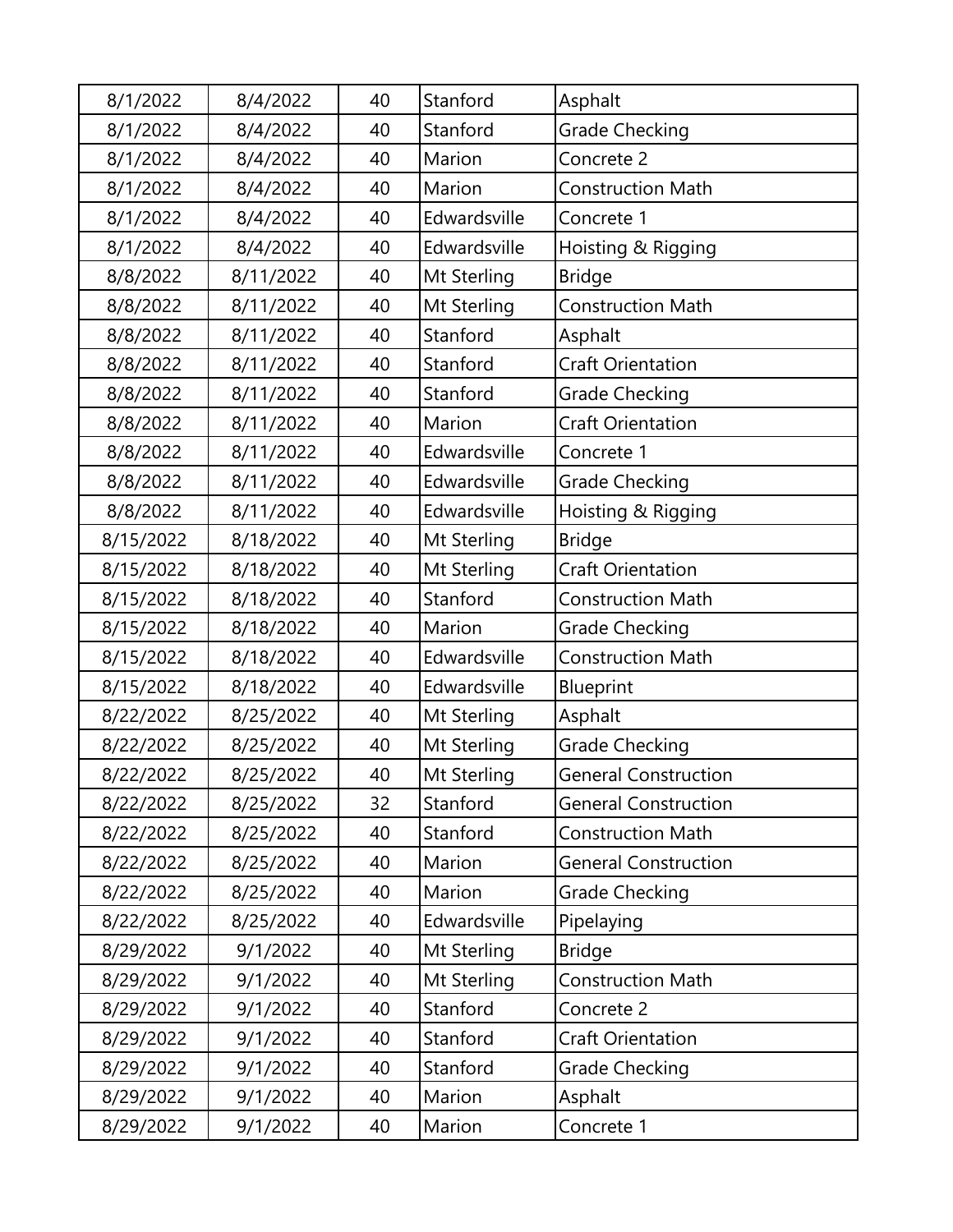| 8/29/2022 | 9/1/2022  | 32 | Edwardsville | <b>Mason Tending</b>        |
|-----------|-----------|----|--------------|-----------------------------|
| 8/29/2022 | 9/1/2022  | 40 | Edwardsville | Grade Checking              |
| 9/12/2022 | 9/15/2022 | 40 | Mt Sterling  | Asphalt                     |
| 9/12/2022 | 9/15/2022 | 40 | Mt Sterling  | <b>Mason Tending</b>        |
| 9/12/2022 | 9/15/2022 | 40 | Mt Sterling  | Pipelaying                  |
| 9/12/2022 | 9/15/2022 | 40 | Stanford     | Asphalt                     |
| 9/12/2022 | 9/15/2022 | 40 | Stanford     | <b>Blueprint</b>            |
| 9/12/2022 | 9/15/2022 | 40 | Stanford     | <b>Grade Checking</b>       |
| 9/12/2022 | 9/15/2022 | 40 | Marion       | Landscaping                 |
| 9/12/2022 | 9/15/2022 | 40 | Marion       | Pipelaying                  |
| 9/12/2022 | 9/15/2022 | 40 | Edwardsville | Hoisting & Rigging          |
| 9/12/2022 | 9/15/2022 | 40 | Edwardsville | <b>General Construction</b> |
| 9/19/2022 | 9/22/2022 | 40 | Mt Sterling  | Asphalt                     |
| 9/19/2022 | 9/22/2022 | 40 | Mt Sterling  | Mason Tending               |
| 9/19/2022 | 9/22/2022 | 40 | Mt Sterling  | Pipelaying                  |
| 9/19/2022 | 9/22/2022 | 40 | Stanford     | Asphalt                     |
| 9/19/2022 | 9/22/2022 | 40 | Stanford     | Concrete 1                  |
| 9/19/2022 | 9/22/2022 | 40 | Stanford     | Pipelaying                  |
| 9/19/2022 | 9/22/2022 | 40 | Marion       | Pipelaying                  |
| 9/19/2022 | 9/22/2022 | 40 | Edwardsville | <b>Grade Checking</b>       |
| 9/26/2022 | 9/29/2022 | 40 | Mt Sterling  | Asphalt                     |
| 9/26/2022 | 9/29/2022 | 40 | Mt Sterling  | <b>Blueprint</b>            |
| 9/26/2022 | 9/29/2022 | 40 | Mt Sterling  | <b>Construction Math</b>    |
| 9/26/2022 | 9/29/2022 | 40 | Stanford     | <b>Bridge</b>               |
| 9/26/2022 | 9/29/2022 | 40 | Stanford     | <b>Construction Math</b>    |
| 9/26/2022 | 9/29/2022 | 40 | Stanford     | Pipelaying                  |
| 9/26/2022 | 9/29/2022 | 40 | Marion       | Mason tending               |
| 9/26/2022 | 9/29/2022 | 40 | Marion       | Pipelaying                  |
| 9/26/2022 | 9/29/2022 | 32 | Edwardsville | <b>Construction Math</b>    |
| 9/26/2022 | 9/29/2022 | 40 | Edwardsville | <b>Grade Checking</b>       |
| 9/26/2022 | 9/29/2022 | 40 | Edwardsville | Concrete 1                  |
| 10/3/2022 | 10/6/2022 | 40 | Mt Sterling  | <b>Blueprint</b>            |
| 10/3/2022 | 10/6/2022 | 40 | Mt Sterling  | Landscaping                 |
| 10/3/2022 | 10/6/2022 | 40 | Mt Sterling  | Pipelaying                  |
| 10/3/2022 | 10/6/2022 | 40 | Stanford     | <b>Bridge</b>               |
| 10/3/2022 | 10/6/2022 | 40 | Stanford     | Concrete 1                  |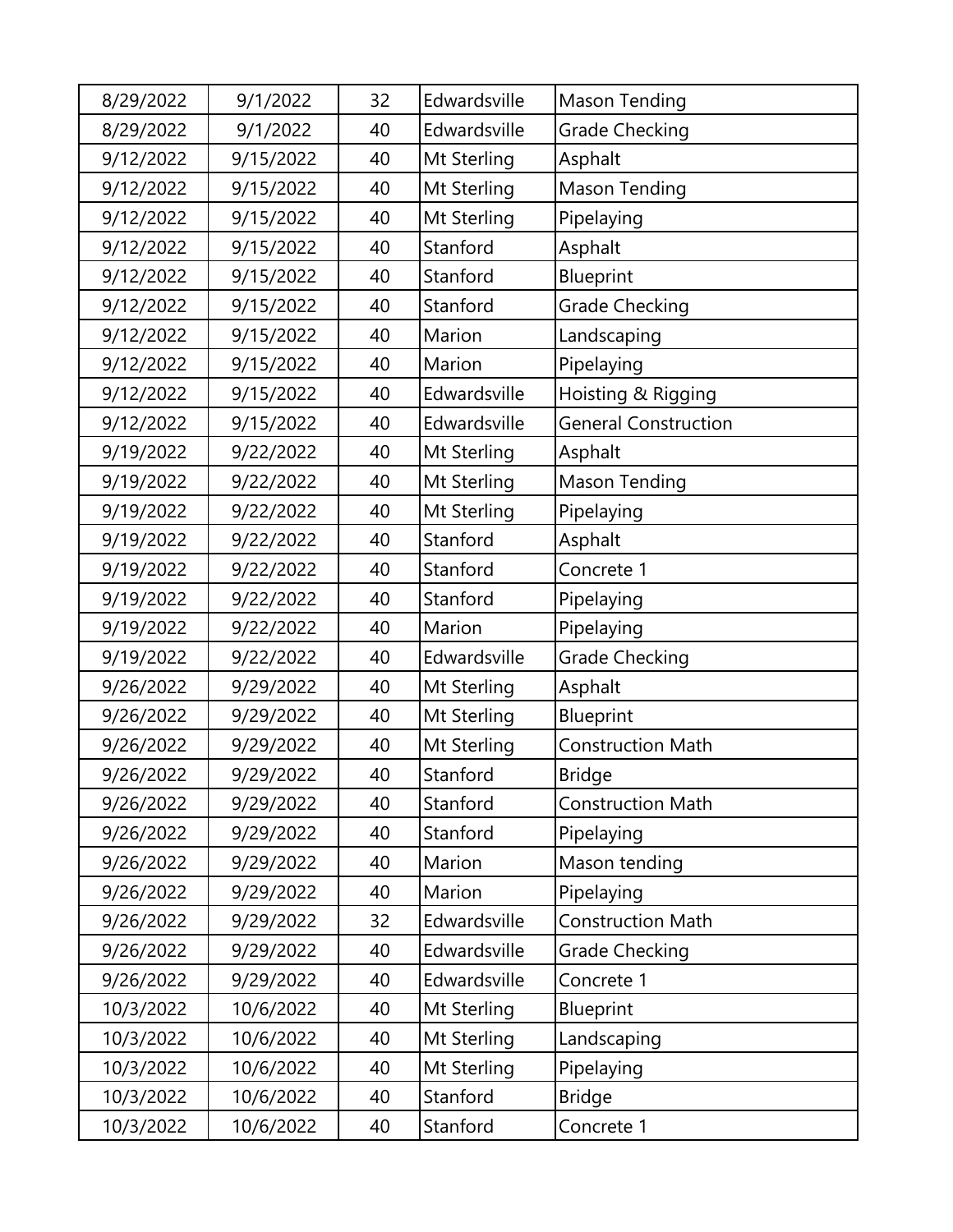| 10/3/2022  | 10/6/2022  | 40 | Stanford     | <b>General Construction</b> |
|------------|------------|----|--------------|-----------------------------|
| 10/3/2022  | 10/6/2022  | 40 | Stanford     | <b>Grade Checking</b>       |
| 10/3/2022  | 10/6/2022  | 40 | Marion       | Asphalt                     |
| 10/3/2022  | 10/6/2022  | 40 | Marion       | <b>Construction Math</b>    |
| 10/3/2022  | 10/6/2022  | 40 | Edwardsville | Concrete 2                  |
| 10/10/2022 | 10/13/2022 | 40 | Mt Sterling  | <b>General Construction</b> |
| 10/10/2022 | 10/13/2022 | 40 | Stanford     | <b>Bridge</b>               |
| 10/10/2022 | 10/13/2022 | 40 | Stanford     | <b>Blueprint</b>            |
| 10/10/2022 | 10/13/2022 | 40 | Stanford     | <b>Construction Math</b>    |
| 10/10/2022 | 10/13/2022 | 40 | Marion       | Grade Checking              |
| 10/10/2022 | 10/13/2022 | 40 | Marion       | Hoisting & Rigging          |
| 10/10/2022 | 10/13/2022 | 40 | Edwardsville | <b>Grade Checking</b>       |
| 10/10/2022 | 10/13/2022 | 40 | Edwardsville | <b>General Construction</b> |
| 10/10/2022 | 10/13/2022 | 40 | Edwardsville | Landscaping                 |
| 10/17/2022 | 10/20/2022 | 40 | Mt Sterling  | Hoisting & Rigging          |
| 10/17/2022 | 10/20/2022 | 40 | Mt Sterling  | <b>Construction Math</b>    |
| 10/17/2022 | 10/20/2022 | 40 | Mt Sterling  | Pipelaying                  |
| 10/17/2022 | 10/20/2022 | 32 | Stanford     | <b>General Construction</b> |
| 10/17/2022 | 10/20/2022 | 40 | Stanford     | <b>Grade Checking</b>       |
| 10/17/2022 | 10/20/2022 | 40 | Stanford     | Pipelaying                  |
| 10/17/2022 | 10/20/2022 | 32 | Marion       | Asbestos Worker             |
| 10/17/2022 | 10/20/2022 | 40 | Marion       | Pipelaying                  |
| 10/17/2022 | 10/20/2022 | 40 | Edwardsville | <b>Construction Math</b>    |
| 10/17/2022 | 10/20/2022 | 40 | Edwardsville | <b>Grade Checking</b>       |
| 10/24/2022 | 10/27/2022 | 40 | Mt Sterling  | <b>Blueprint</b>            |
| 10/24/2022 | 10/27/2022 | 40 | Mt Sterling  | Concrete 1                  |
| 10/24/2022 | 10/27/2022 | 40 | Mt Sterling  | <b>Construction Math</b>    |
| 10/24/2022 | 10/27/2022 | 40 | Stanford     | <b>Grade Checking</b>       |
| 10/24/2022 | 10/27/2022 | 40 | Stanford     | Hoisting & Rigging          |
| 10/24/2022 | 10/27/2022 | 32 | Marion       | <b>Blueprint</b>            |
| 10/24/2022 | 10/27/2022 | 40 | Marion       | <b>Construction Math</b>    |
| 10/24/2022 | 10/27/2022 | 40 | Edwardsville | <b>Grade Checking</b>       |
| 10/24/2022 | 10/27/2022 | 40 | Edwardsville | Pipelaying                  |
| 10/31/2022 | 11/3/2022  | 32 | Mt Sterling  | <b>General Construction</b> |
| 10/31/2022 | 11/3/2022  | 40 | Mt Sterling  | <b>Blueprint</b>            |
| 10/31/2022 | 11/3/2022  | 40 | Mt Sterling  | <b>Mason Tending</b>        |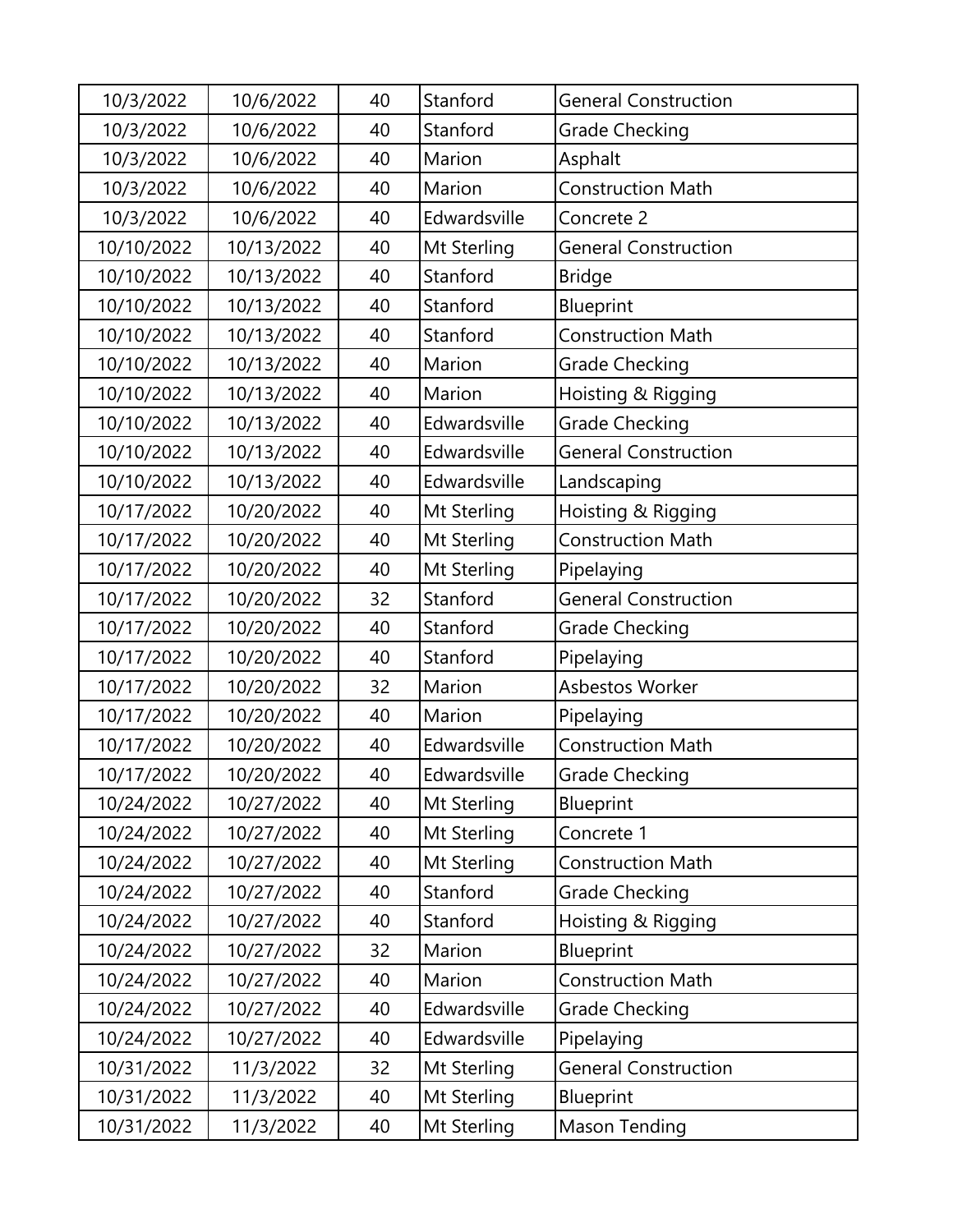| 10/31/2022 | 11/3/2022  | 32 | Stanford     | <b>General Construction</b> |
|------------|------------|----|--------------|-----------------------------|
| 10/31/2022 | 11/3/2022  | 40 | Stanford     | Concrete 1                  |
| 10/31/2022 | 11/3/2022  | 40 | Stanford     | <b>Grade Checking</b>       |
| 10/31/2022 | 11/3/2022  | 40 | Stanford     | Hoisting & Rigging          |
| 10/31/2022 | 11/3/2022  | 40 | Marion       | Concrete 1                  |
| 10/31/2022 | 11/3/2022  | 40 | Marion       | Hoisting & Rigging          |
| 10/31/2022 | 11/3/2022  | 40 | Edwardsville | <b>Grade Checking</b>       |
| 10/31/2022 | 11/3/2022  | 40 | Edwardsville | Pipelaying                  |
| 11/7/2022  | 11/7/2022  | 8  | Stanford     | Asbestos Worker Refresher   |
| 11/7/2022  | 11/7/2022  | 8  | Marion       | Asbestos Worker Refresher   |
| 11/14/2022 | 11/17/2022 | 32 | Mt Sterling  | Blueprint                   |
| 11/14/2022 | 11/17/2022 | 40 | Mt Sterling  | Hazardous Waste Worker      |
| 11/14/2022 | 11/17/2022 | 40 | Mt Sterling  | Hoisting & Rigging          |
| 11/14/2022 | 11/17/2022 | 32 | Stanford     | <b>Blueprint</b>            |
| 11/14/2022 | 11/17/2022 | 40 | Stanford     | Concrete 1                  |
| 11/14/2022 | 11/17/2022 | 40 | Stanford     | <b>Construction Math</b>    |
| 11/14/2022 | 11/17/2022 | 40 | Stanford     | Pipelaying                  |
| 11/14/2022 | 11/17/2022 | 40 | Marion       | Blueprint                   |
| 11/14/2022 | 11/17/2022 | 40 | Marion       | <b>General Construction</b> |
| 11/14/2022 | 11/17/2022 | 40 | Edwardsville | Blueprint                   |
| 11/14/2022 | 11/17/2022 | 40 | Edwardsville | Pipelaying                  |
| 11/21/2022 | 11/21/2022 | 8  | Stanford     | Hazardous Waste Refresher   |
| 11/28/2022 | 12/1/2022  | 32 | Mt Sterling  | <b>General Construction</b> |
| 11/28/2022 | 12/1/2022  | 40 | Mt Sterling  | Concrete 1                  |
| 11/28/2022 | 12/1/2022  | 40 | Mt Sterling  | Hoisting & Rigging          |
| 11/28/2022 | 12/1/2022  | 40 | Stanford     | <b>Construction Math</b>    |
| 11/28/2022 | 12/1/2022  | 32 | Stanford     | <b>General Construction</b> |
| 11/28/2022 | 12/1/2022  | 40 | Stanford     | <b>Blueprint</b>            |
| 11/28/2022 | 12/1/2022  | 40 | Stanford     | Concrete 1                  |
| 11/28/2022 | 12/1/2022  | 40 | Stanford     | Pipelaying                  |
| 11/28/2022 | 12/1/2022  | 40 | Marion       | <b>Blueprint</b>            |
| 11/28/2022 | 12/1/2022  | 40 | Marion       | <b>Bridge</b>               |
| 11/28/2022 | 12/1/2022  | 40 | Marion       | <b>General Construction</b> |
| 11/28/2022 | 12/1/2022  | 40 | Edwardsville | Hoisting & Rigging          |
| 11/28/2022 | 12/1/2022  | 40 | Edwardsville | Pipelaying                  |
| 12/5/2022  | 12/8/2022  | 32 | Mt Sterling  | <b>Bridge</b>               |